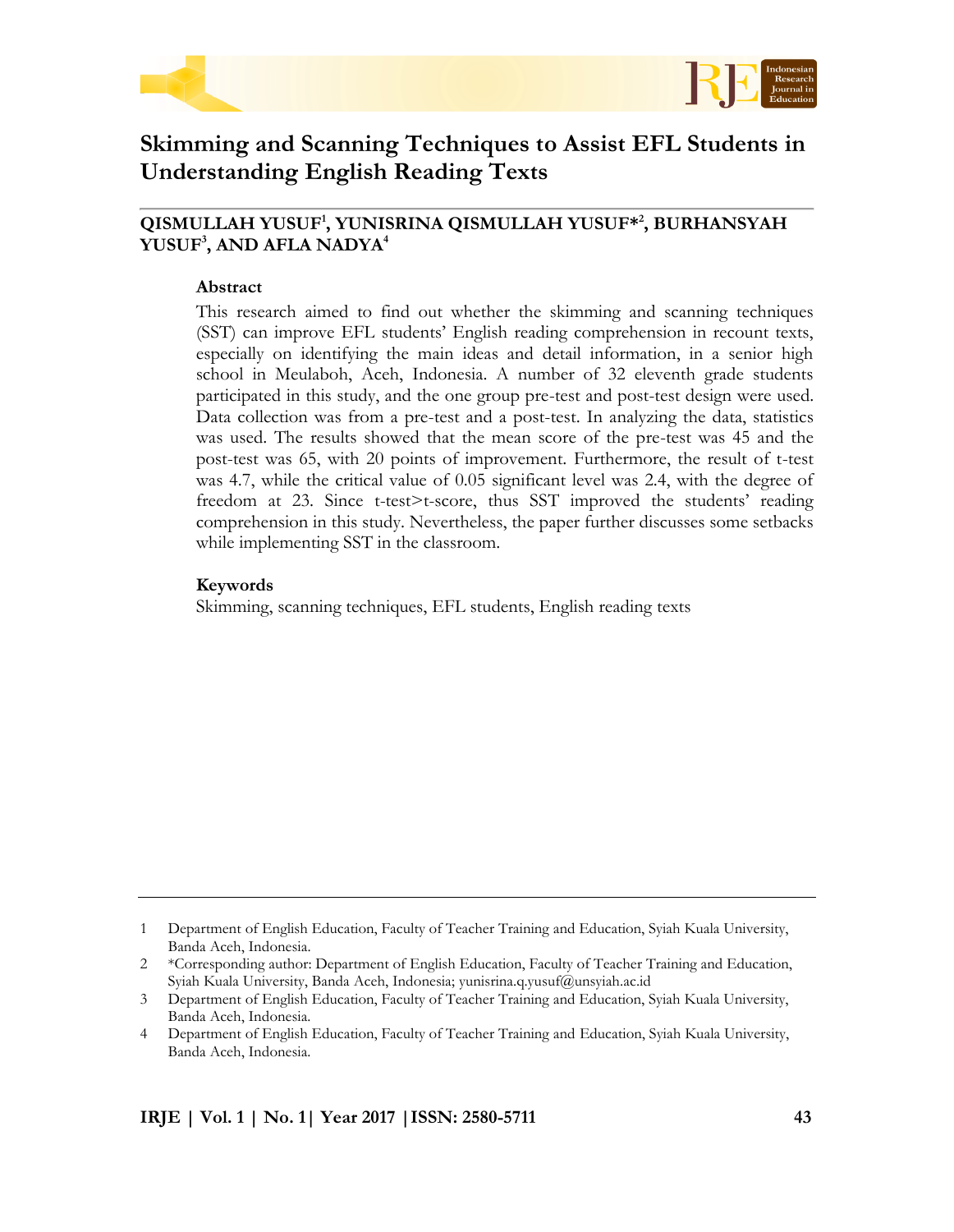

# **Introduction**

English reading comprehension is among the skills that students in Indonesia must be skilled at since the recent tests in the Indonesia's national examination more emphasized much on reading (Yusuf & Fauzan, 2016). This examination is held for students for every transition of schools levels, from elementary to enter junior high, from junior high to enter senior high, and from senior high to enter university. Particularly for the senior high school students, the expectation of their reading skill becomes higher so that they can obtain good scores in English to enter the university.

Various types of texts are presented in the English subject in the national examination. Recount texts are among them. Since this text type is taught in the senior high school level, their good understanding in this text type is essential because it is always presented in the national examination. Nevertheless, not all expectations are always in line with the facts. Many studies have revealed that a lot of students in Indonesia still face difficulties in understanding English reading texts, particularly in Aceh, one of the provinces in Indonesia (Gani, Yusuf, & Susiani, 2016; Komariah, Ramadhona, & Silviyanti, 2015; Natsir & Anisati, 2016). Accordingly, the fourth author of this paper, Afla Nadya, who conducted her internship in one of the senior high schools in Meulaboh, Aceh found quite an alarming situation to the students in the English subject. She discovered that the average score of reading comprehension test of the student is 50 for all eleventh grade students. From this average, only four students were found to achieve the score of 65 as the highest, and ten students were found to achieve the score of 30 as the lowest. She collected the test results of the English subject conducted by the school prior to the official national examination as practice for the students. She discovered that they were sufficient in questions related to reference, inference, and detail information, but they obtained very low scores on questions related to the identification of main ideas and detail information.

This is not a surprise, especially since English is treated as a foreign language in Indonesia's educational policy (Sari & Yusuf, 2009); it is likely that these EFL (English as a Foreign Language) students encounter problems in learning the language. Torgesen (2002) says that the inability to identify the main ideas is among the problems encountered by students in reading comprehension. This is supported by Gunning (2002) who further added that all aspects of reading of comprehension (i.e. identifying main idea, detail information, inference, reference, and vocabulary) are were a struggle for students to grasp. These problems can be caused by the teachers from ineffective of techniques in teaching reading (Torgesen, 2002), or from the students themselves when they have insufficient knowledge and sentences structure in the language being learnt (Gunning, 2002), and lack of motivation to learn English in general (Achmad & Yusuf, 2016).

Nevertheless, it is quite alarming that by the eleventh grade, the students in the school under study are still facing trouble in reading comprehension, especially in identifying the main ideas and detail information of the reading texts. This is because by the end of the twelfth grade, they are going to face the national examination, in which much of the questions in the English subject are related to reading comprehension. A need to overcome these students problem is urgent, and thus, the researchers must take steps to assist them in improving their reading comprehension.

Hence, based on the literature, some of the techniques to do so and can be applied by the teachers to facilitate their students are the skimming and scanning techniques (Diaz &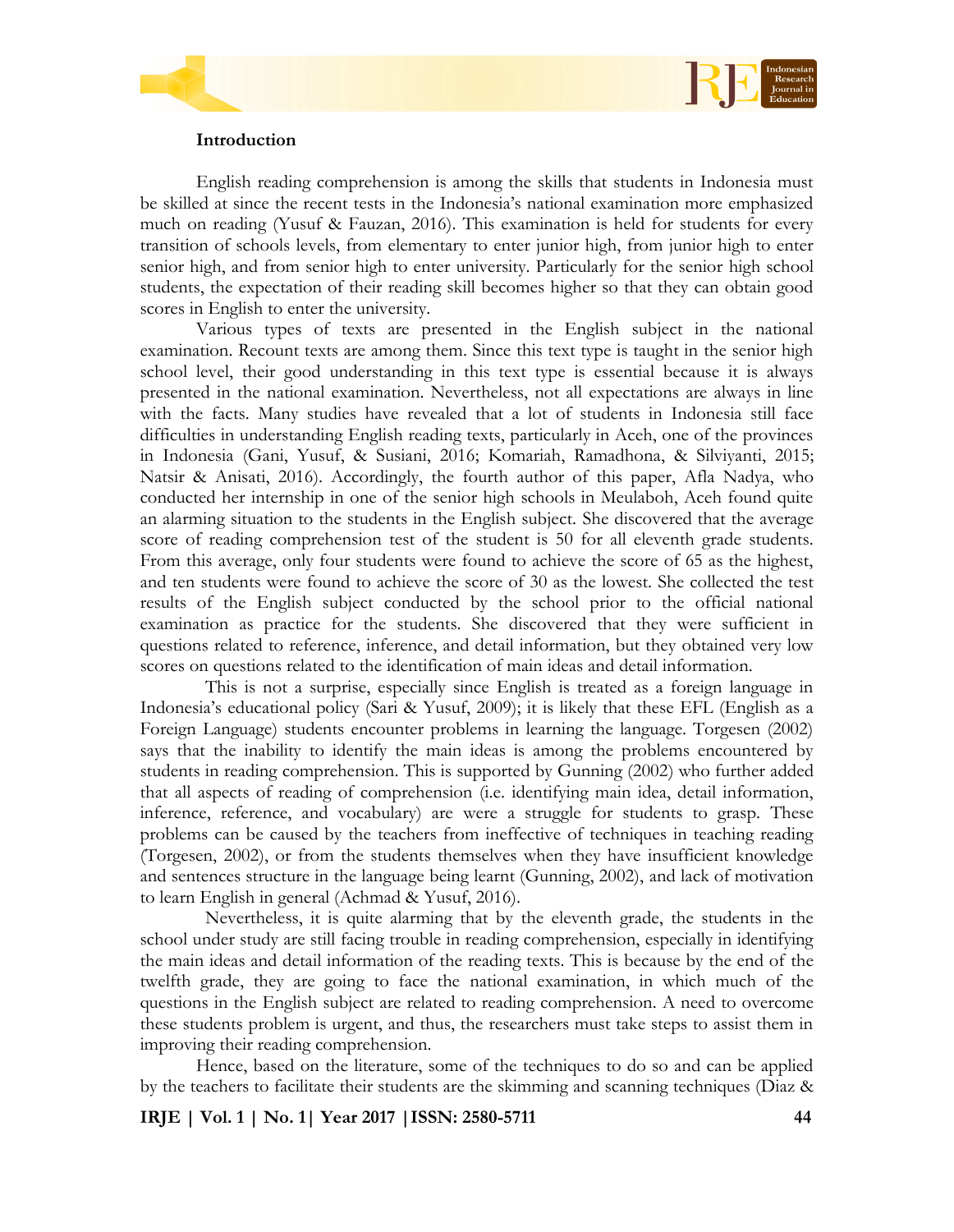

Laguado, 2013; Sasmita, 2013; Ulmi, Sundari, & Sukmaantara, 2015), hereafter is referred as SST throughout the paper.

Accordingly, the researchers would also like to implement the SST to the students for this research. Seeing its successful results in previous studies, we would further like to inquire whether these techniques also apply to these students. Consequently, the question posed for this research is: Do the SST improve students reading skill, especially in identifying main idea and finding detail information in recount texts? The result of this research is anticipated to benefit both teachers and students in teaching reading for the English subject. Should the experiment succeed; the teachers can use it as a reference in using effective the SST in improving their students' reading comprehension. Based on the research question established above, the following hypotheses are formulated:

1. Alternate Hypothesis (H<sub>a</sub>): The SST will improve students' reading comprehension.

2. Null Hypothesis (H<sub>o</sub>): The SST will not improve students' reading comprehension.

#### **Literature Review**

#### **Reading comprehension**

Sheng (2000) defines reading as the process of communication between the reader and the writer to make sense of written or printed symbols, which involves the recognition of letters, words, phrases and clauses, and comprehension. Hengari (2007) further adds that interpretation, appreciation and application are much related to the process of reading. And thus, reading comprehension is the process of getting the meaning from texts. The aim is to gain an overall understanding about what is described in the text (Woolley, 2011). Without the skills of reading comprehension and the motivation to read, students' academic progress can be limited (Alvermann & Earle, 2003). Henceforth, reading comprehension is a complex process in which the readers identify basic information and are able to predict, to infer, to argue and to recognize the writer's points of view.

Reading comprehension is divided into various skills. A well-known statement related to reading proficiency from Mikulecky and Jeffries (2007) is a reader who wants to have a higher proficiency in reading should be able to define main idea, find detail information, make inference, and have sufficient vocabulary while reading. Similarly, Harmer (2001) also confirms that to identify the topic, predict and guess detail information, specific information, and general understanding are five purposes of reading comprehension.

According to Hare and Milligan (1984), the ability to identify main ideas in a text is an important key to reading comprehension. Furthermore, the recognition of the main idea is important because it does not only help readers to understand the paragraph being read, but also to help them remember the content later. The main idea is not stated in any particular sentence in the paragraph, but each sentence typically contains details that lead to a common idea.

Information offered in a text can occasionally be too general or too specific. Therefore, readers have to indicate information being informed in the text based on their needs or intentions for reading. Finding this detailed information further aids readers to be better in understanding the text. This is among the aspects that enhance reading comprehension (Mikulecky & Jeffries, 1996). In a set of statements, some of the words in one sentence are often repeated in other sentences (King & Stanley, 2009).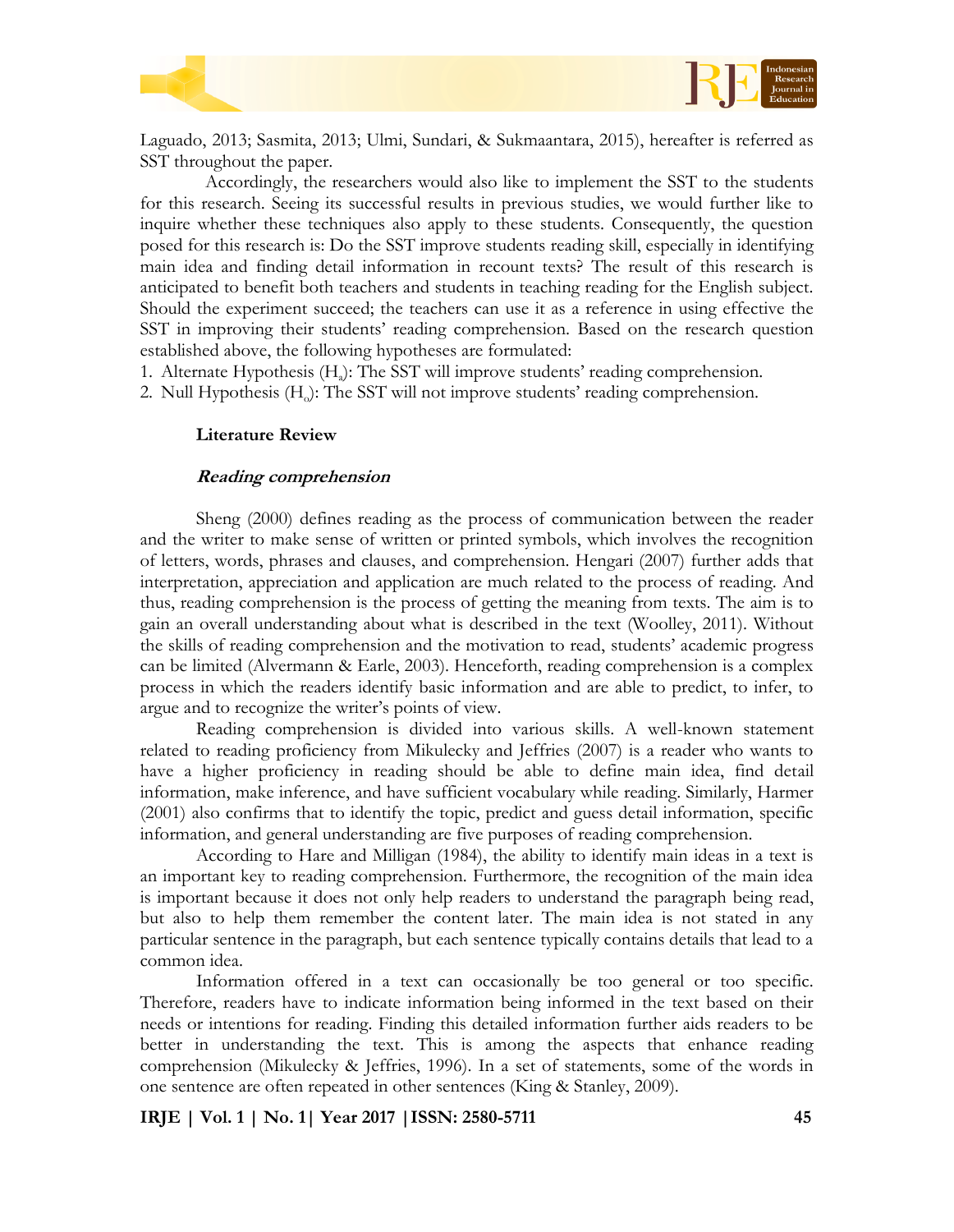



Vocabulary is greatly related to the reading ability because it is a major part in reading comprehension. By knowing the meanings of the words, readers can decrease their difficulty in processing information provided in the text. According to Brown (2010), the more vocabulary a reader has, the easier him or her in understanding the text, in other words, an increase in vocabulary size has noticeable effects on reading comprehension.

Clearly, comprehension is more than a matter of reading the words. Readers need to involve themselves in actively making decisions, solving problems, and using background knowledge in an attempt to make sense of the texts that they read. In consequence, the comprehension skill to find main ideas, details information, references, and guessing word meaning play a great role in determining the readers' overall understanding of the text being read.

#### **Skimming and scanning techniques**

Among the techniques that can be applied by English teachers to improve student's reading comprehension are the skimming and scanning techniques (Diaz & Laguado, 2013; Sasmita, 2013; Ulmi, Sundari, & Sukmaantara, 2015;). Previous studies have shown that the implementation of the SST can increase students' ability in reading comprehension. A study done by Ulmi, Sundari, and Sukmaantara (2015) looked at the effect of using the SST on eighth grade students' reading comprehension achievement of recount texts at a junior high school in Silo, Jember by using an experimental design. The data were obtained by interviews, documentation and administering reading tests. The results showed that the use SST improved the students' reading comprehension and they enjoyed its implementation in the classroom.

Another study carried out by Sasmita (2013) investigated the use of skimming and scanning in comprehending English texts to 42 university students in Malang. Two classes were used as sample of the second semester students; the first class was taught with the skimming and scanning technique, meanwhile the second class was taught using the conventional method. The results showed that the first class achieved better scores in reading comprehension after the skimming and scanning techniques were implemented in the teaching and learning process. Another research by Diaz and Laguado (2013) also affirms that the use of skimming and scanning techniques can enhance reading comprehension and improve students' reading skills. Further data form observations and semi-structured interviews revealed that these techniques also changed their students' perceptions towards reading to positive point of views, motivated the students to read better.

In a nutshell, previous studies have showed that by using both skimming and scanning techniques, EFL students' motivation and achievement in reading comprehension can be improved. Ngoc (2015) encourages teachers to inspire their students to practice skimming and scanning reading texts. This practice is believed to commendably "prevent the students from inefficient reading habits such as reading word by word, reading aloud, moving lips, translating, reading for form and details" (Ngoc, 2015, p. 197). When they can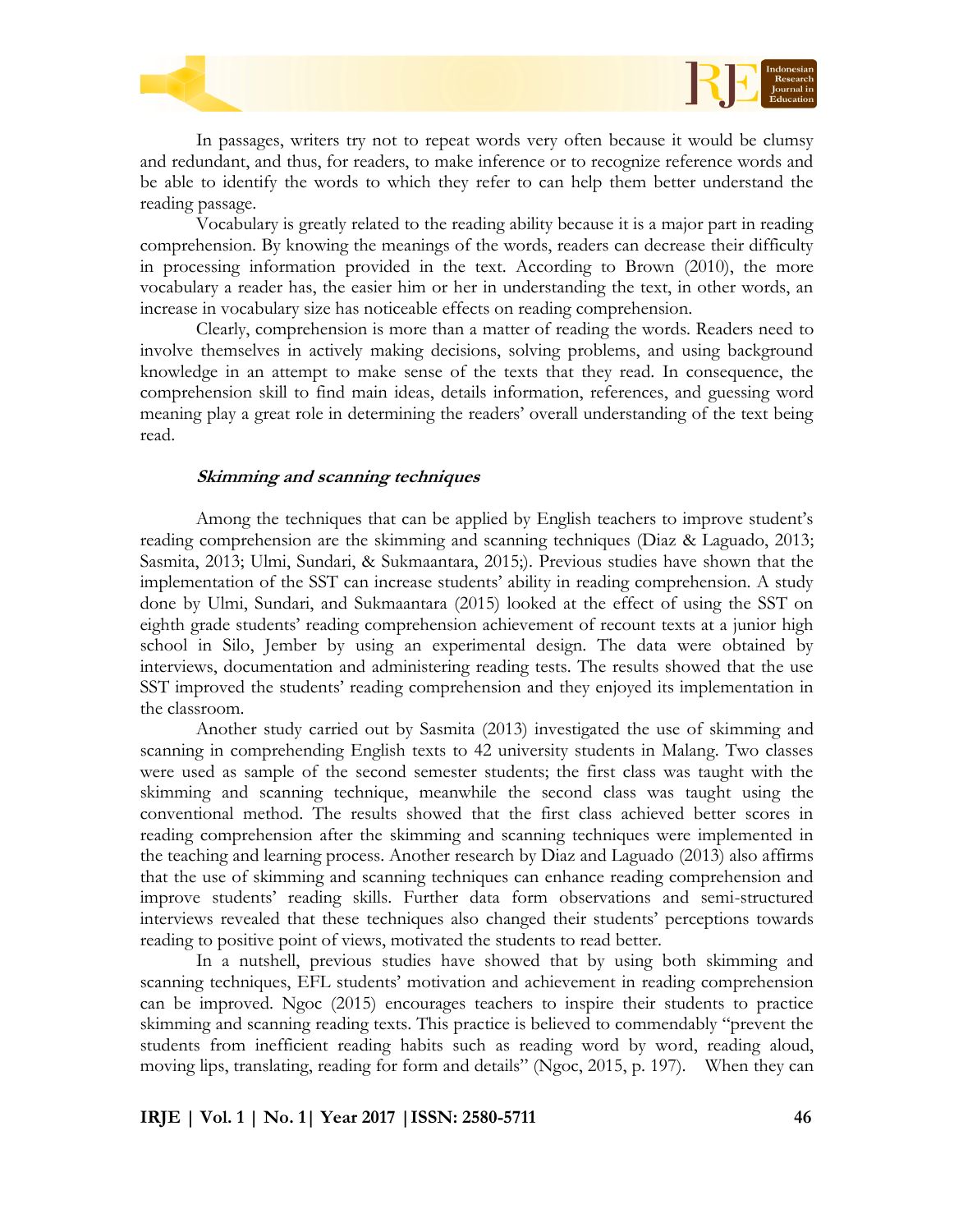



read efficiently, students can make predictions on the purpose of the texts, the main topic and conceivably some supporting ideas.

## **Skimming technique**

According to Liao (2011), skimming is done at a speed three to four times faster than normal reading. Readers often skim when they have masses of materials to read in a limited amount of time. In skimming, readers only have to take the most important information and the main idea rather than read all of the words (Sutz & Weverka, 2009). As skimming is related to speed, Abdelrahman and Bsharah (2014) propose that to improve reading speed, readers also need to increase concentration, improve memory and recall, and reduce sub vocalization, interruptions, procrastination and stress. They also provide the procedure of the skimming technique into three steps as follows (Abdelrahman & Bsharah, 2014):

- read first sentence of paragraph
- read last sentence of paragraph
- read key words in between

They further added two skimming patterns in the process (Abdelrahman & Bsharah, 2014):

- 1. For formal style, and this is typical of most text books (with long involved sentences and long paragraphs), therefore readers should read using the three steps outlined above.
- 2. For informal style (shorter sentences and paragraphs), the readers should read using first two steps only.

In teaching, the students are taught to skip words and learn to select key words or phrases to captivate important information with concentration and practice. To conclude, because skimming technique deals with the process of rapid coverage of reading a text to determine its gist or main idea (Brown, 2003), therefore, students are likely to depend more on top-down processing (Ueta, 2005). This is done so that they do not have to translate detailed information in the text. And so, it is typically recommended to read the first and the last sentence of the paragraph, because the main idea of the text is usually stated in those parts.

### **Scanning Technique**

Scanning is unlike skimming, because readers are not concerned with the broader meaning of the text, but the detail (Sutz & Weverka, 2009). In this technique, the readers look for specific information within a text such as dates, names, and places, among others. Moreover, Brown (2003) explains that scanning is the process of quickly searching for particular piece or pieces of information in a text. The purpose of scanning is to extract specific information without reading the whole text. It is basically fast reading (Mikulecky & Jeffries, 2007). To do so, it involves moving your eyes quickly down the page seeking specific words or phrases (Sutz & Weverka, 2009).

Scanning is important to improve reading skill. The procedures of scanning technique are (Olson & Ames, 1972; Thamrin, 2014):

- Keep in mind only the particular information to be found out.
- Make a choice, which clues would support the finding of the required information.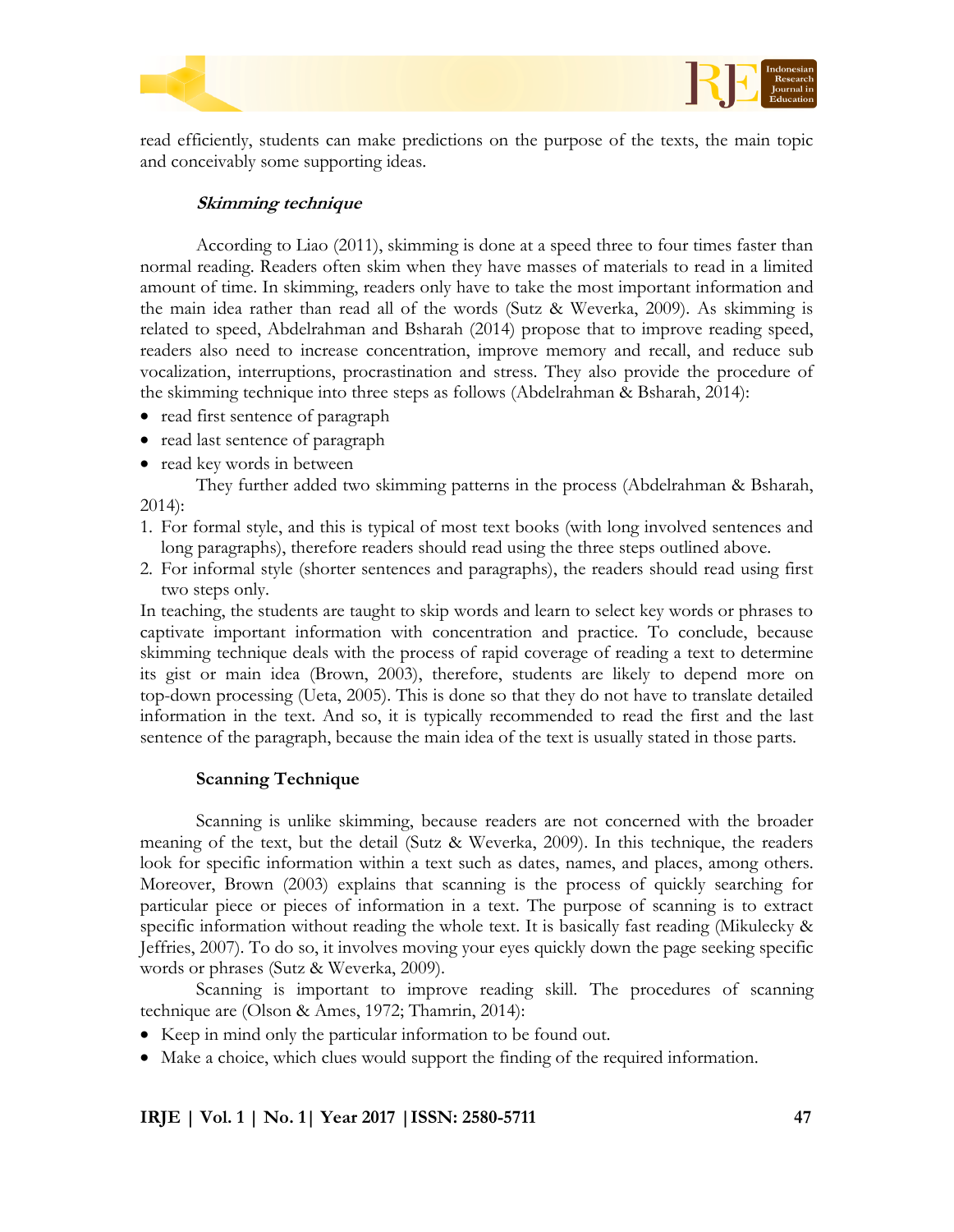



 Have a rush view and sweeps down the page quickly to find out the clues. If the clues are found out, read that section to get the information needed.

While conducting the procedures above, readers should have full concentration while reading, be able to scan for the two or three search terms that describe the information needed and look for italicized, bolded or underlined words which may carry specific information in the text (Sutz & Weverka, 2009). Table and index within the text can also lead the reader into the information needed.

#### **Method**

This research used a quantitative approach with the experimental design. Creswell (2003) concisely defines quantitative research as a type of research that explains phenomena by collecting numerical data and analyze them using mathematically based methods. The results are typically presented using statistics, tables and graphs. The design of the experiment is the "one group pretest-posttest design" (Setiyadi, 2008, p. 118). It involves pre-test  $(O_1)$ , a treatment  $(X)$ , and post-test  $(O_2)$ . The treatment was to teach the students reading comprehension of recount texts by using the SST. The selection of recount text refers to the national curriculum, syllabus, and lesson plans because this type of text is taught in the English subject for eleventh grade students in high schools (Dewi, 2013).

The population of this research was all of the eleventh grade students who were majoring in Science at the high school, SMAN 1, Meulaboh. As for the samples of this study, students were then purposely selected as the respondents of this study based on the results of reading test as mentioned earlier in the Introduction of the paper. The students with the lowest scores were grouped and a number of 30 students became the samples of this experiment.

Data were collected from a pre-test and a post-test. The tests consisted of a set of multiple choice questions. Since the difficulties faced most by the students were in identifying the main idea and finding the detail information, therefore, the treatment and tests also focused on improving the students' comprehension on these aspects. There were 20 questions for each test; ten questions inquired about the main idea and another ten questions inquired about detail information. At the end of the day, the standard for senior high school students' English competence is measured by the National Examination (UN). For that reason, the researchers selected and adapted the questions for the tests from the National Examination (UN) questions year 2012 until 2015, and were related to the topic learned by the students, which was report text. Since the questions were deemed standard from the Indonesia's Ministry of Education, validity and reliability tests on the test instruments were not conducted.

#### **Technique of data collection**

The pre-test was given to collect students' reading scores prior to treatment. It was given in order to know their achievement of reading comprehension before the experiment, especially on identifying main idea and finding the detail information. The third researcher conducted the experiment in the classroom, and thus, was the teacher in this case. After a brief introduction in the first meeting of teaching experiment, she distributed the pre-test to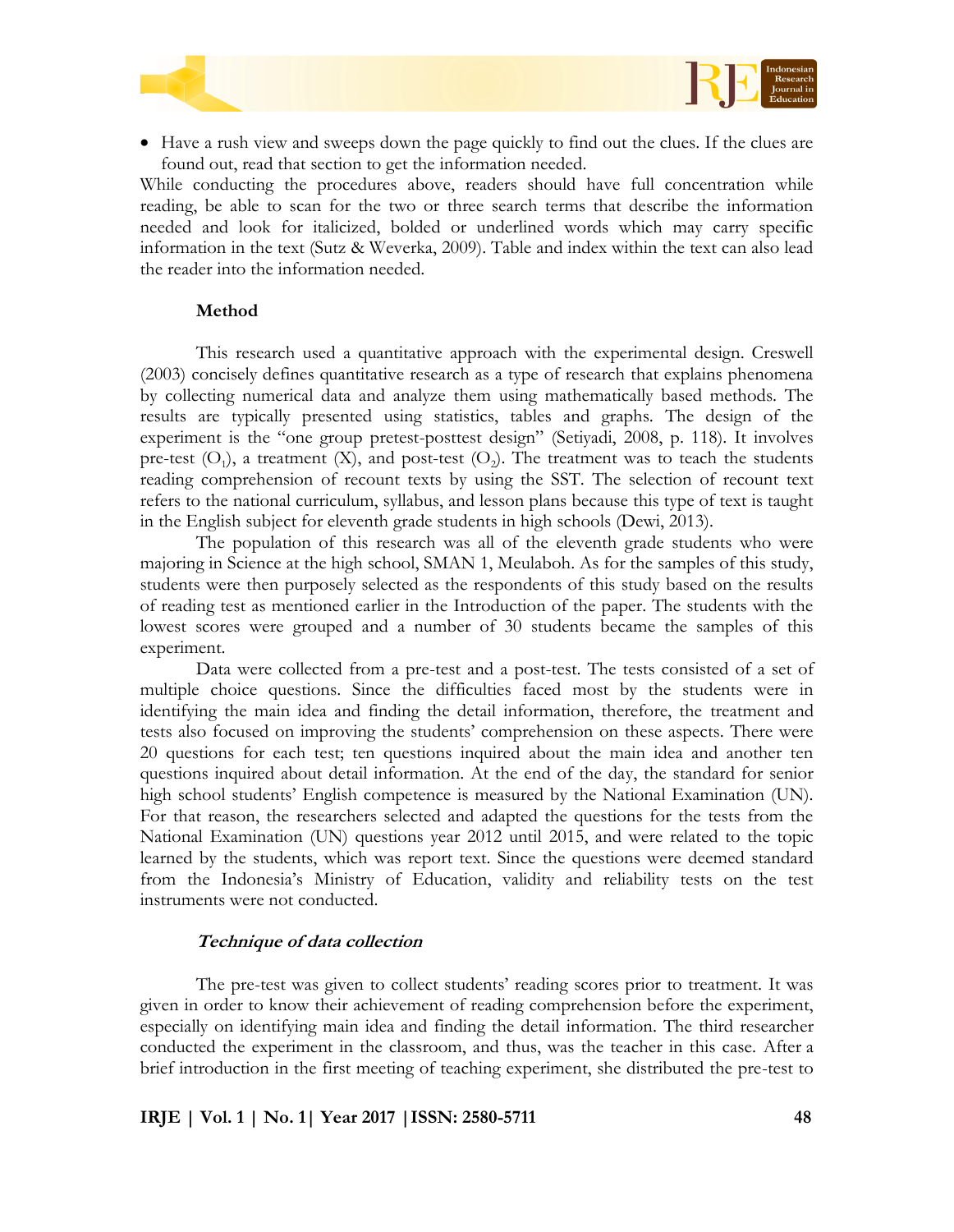



the students. It took about 90 minutes for the students to complete the test. The treatment took place in three class meetings. It started after the pre-test in the first meeting.

The learning process began with a discussion about report text (function, general structure, main idea and detail information). Then, the teacher presented the material about report text directly and asked the students to underline the main idea and to find the detail information needed in text. She further explained about speed reading techniques that can help students understand the text better and faster; they were skimming and scanning techniques. A short practice was done by using the skimming and scanning procedures as discussed in the previous section. This practice was done with the whole class. Next, the students were divided into several groups in which each group consisted of 6 students. Each group was given the same reading text on recount with ten questions to be answered. The students were given ten minutes to work on the answers by implementing the skimming and scanning techniques. They also had to make sure that all members knew and understood about the answers within the time given. Afterwards, the teacher appointed one member from each group randomly to present the answers to the questions from the task in class. Just before the class ends, the teacher concluded on what has been learnt in class during the meeting. Moreover, the second and third meeting was also conducted similarly, but with different titles of reading texts given.

Finally, the post-test was given to measure the students' reading comprehension after the treatment of SST was given in class. The teacher distributed the post-test to the students individually. These post-test questions were different with pre-test questions, but the difficulty level was similar. The students had to finish the test in 60 minutes.

### **Technique of data analysis**

In scoring the pre-test and post-test, the researchers used the following scoring system:

- One correct answer : 5
- The sum of the questions : 20
- Total score  $: 5 \times 20 = 100$
- The sum of the students' score : the correct answer x 5

Students' score = 
$$
\frac{obtained score}{maximum score} \times 100
$$

The category for each range of scores is as shown in Table 1.

| Range of score | Category  |
|----------------|-----------|
| $100 - 90$     | Excellent |
| $89 - 80$      | Very Good |
| $79 - 70$      | Good      |
| $69 - 60$      | Bad       |
| $59 - 0$       | Very Bad  |

**Table 1.** *Category for each score range*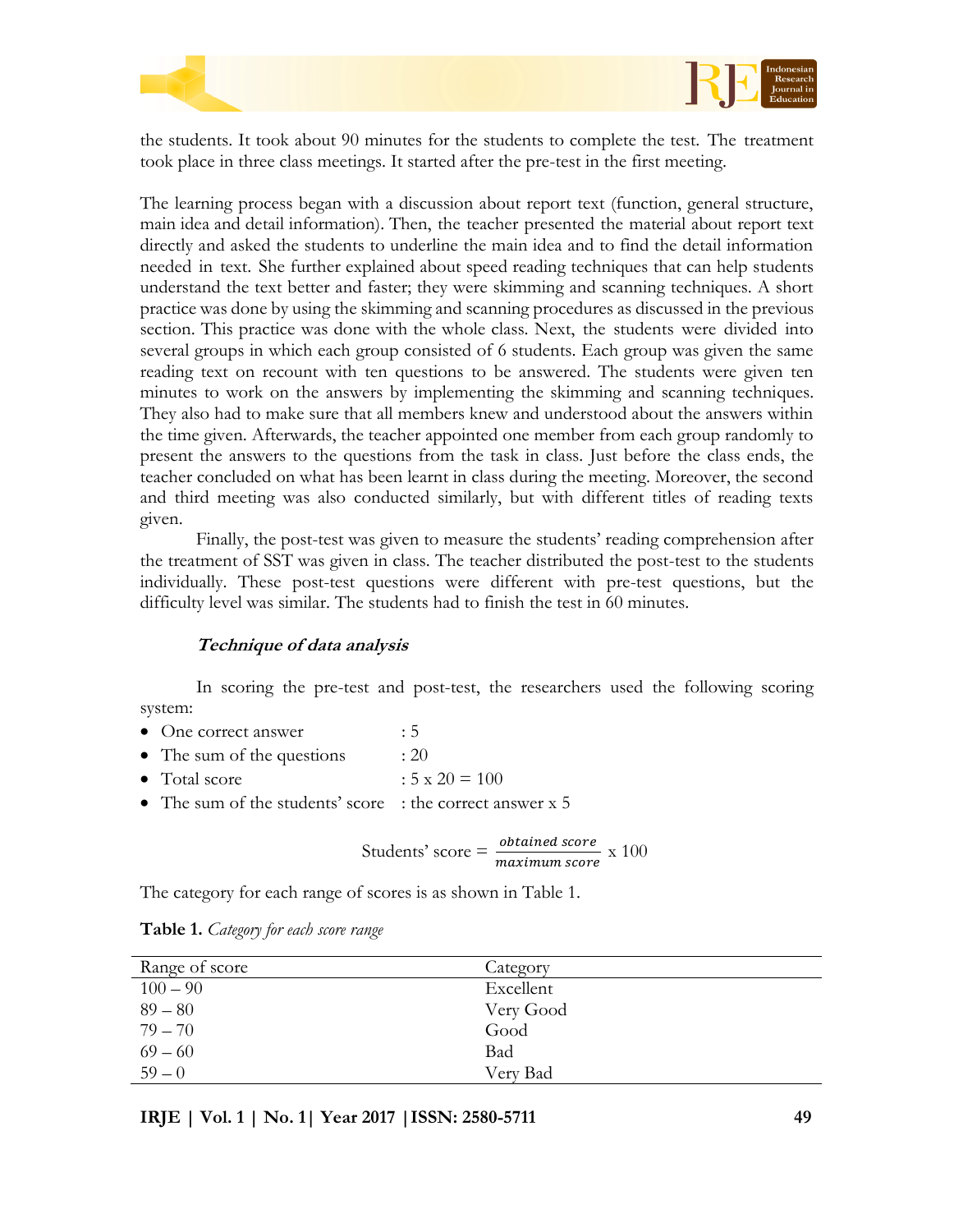

After the scoring was done, further statistics were conducted (i.e. mean, standard deviation, and t-test) to study the improvement of the students' reading comprehension in identifying the main idea and finding detail information, before and after the treatment of SST were given to the students (Hadi, 2004). The mean was calculated by using the following formula (Sudjana, 2002):

$$
M = \frac{\sum X}{n}
$$

Where:

 $M$  : mean

 $\sum X$  : the sum of the scores

 $n$  : the number of sample

Next, standard deviation was calculated with the formula (Sudjana, 2002) below:

$$
SD^2 = \frac{\Sigma(x_1 - x)^2}{n - 1}
$$

Where:

 $SD<sup>2</sup>$ : standard deviation

 $\sum x_1$  : the sum of score

 $\sum x$  : the sum of the scores

 $n$  : the number of sample

T-tests was also conducted to find out whether both of the pre-test and post-test showed any significant difference in improvement. The kind of t-test used was paired sample t-test, because two data (i.e. pre-test and post-test) were compared (Sudjana, 2002). The formula is as the following:

$$
t = \frac{Md}{\sqrt{\frac{\sum d^2}{N(N-1)}}}
$$

Where:

| T            | : the significant of score                         |
|--------------|----------------------------------------------------|
| Md           | Sumscoreofposttest-sumscoreofpretest               |
|              | numberofsample                                     |
| $\Sigma d^2$ | : the average value between pre-test and post-test |
| N            | : Number of Student                                |

Finally, to prove the hypothesis, the result of the limit score from pre-test and post-test was in the measurement table of t-score with a significant value of 5% ( $\alpha$  = 0.05).

# **Results**

This research aimed to find out whether the skimming and scanning techniques (SST) can improve EFL students' English reading comprehension in recount texts, especially on identifying the main ideas and detail information, in a senior high school in Meulaboh,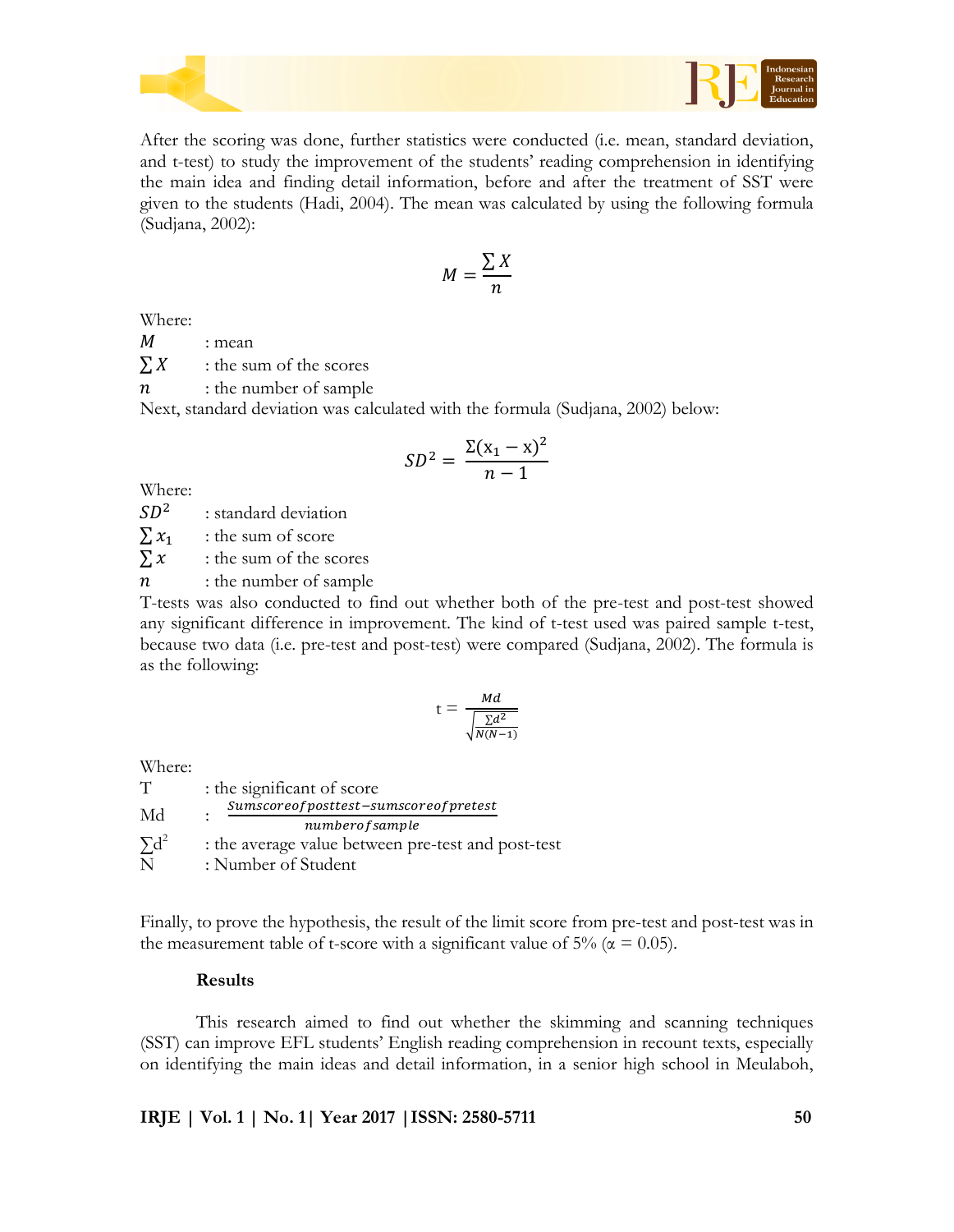

Aceh, Indonesia. Figure 1 illustrates the scores of the experimental group in the pre-test. The Y axis represents the total of students while the X axis represents the score of students.



**Figure 1.** *The pre-test scores of the students*

Figure 1 shows that the pre-test scores from 32 students which asked about identifying main idea and finding the detail information from the reading text given by the teacher. It can be seen that the highest score was 65 which was achieved by only three students, whilst the lowest score was 25 which was achieved by two students, and ten students achieved the score of 45. Thus, none of the students reached the passing grade determined by the school, which was 70. It can be said that the students' reading comprehension on these aspects were still low and needed improvement. The next figure, Figure 2, illustrates the scores of the students from the post-test. The Y axis represents the total of students while the X axis represents the score of students.

**Figure 2.** *The post-test scores of the students*

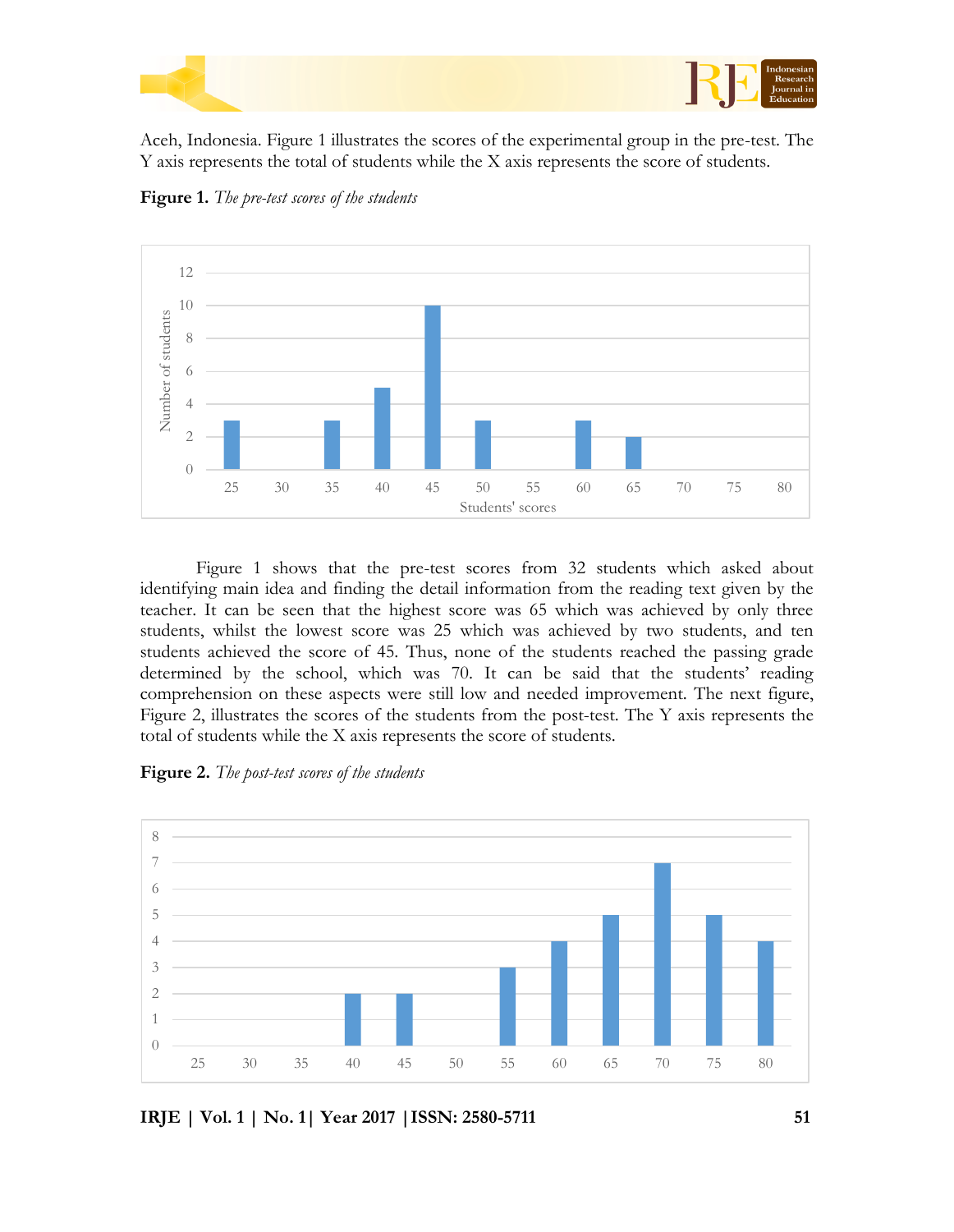

From Figure 2, it can be seen that the highest score was 80 which was achieved by four students, meanwhile the lowest score was 40 which was achieved by two students, and a number of seven students achieved 70. The post-test also revealed that most of the students achieved better and higher scores in the post-test, in which 16 students have passed the passing grade determined by the school, compared to the pre-test, in which none of the students passed the passing grade. Moreover, after the scores of the pre-test and post-test were obtained, the scores were compared to see the differences between both tests. Figure 3 further illustrates the comparison of scores merely from ten identifying the main idea questions from the reading test.





The total score for the main idea questions were seen to improve, from the score of 795 in the pre-test and improved to 1055 in the post-test. Meanwhile, the next Figure 4 displays the comparison of scores from ten finding the detail information questions from the reading test. The total score for the detail information questions were also seen to improve, in which the scores of 650 from the pre-test and was increased to 1030 in the post-test.

**Figure 4.** *Comparison of scores in finding the detail information questions between the pre-test and the post-test*

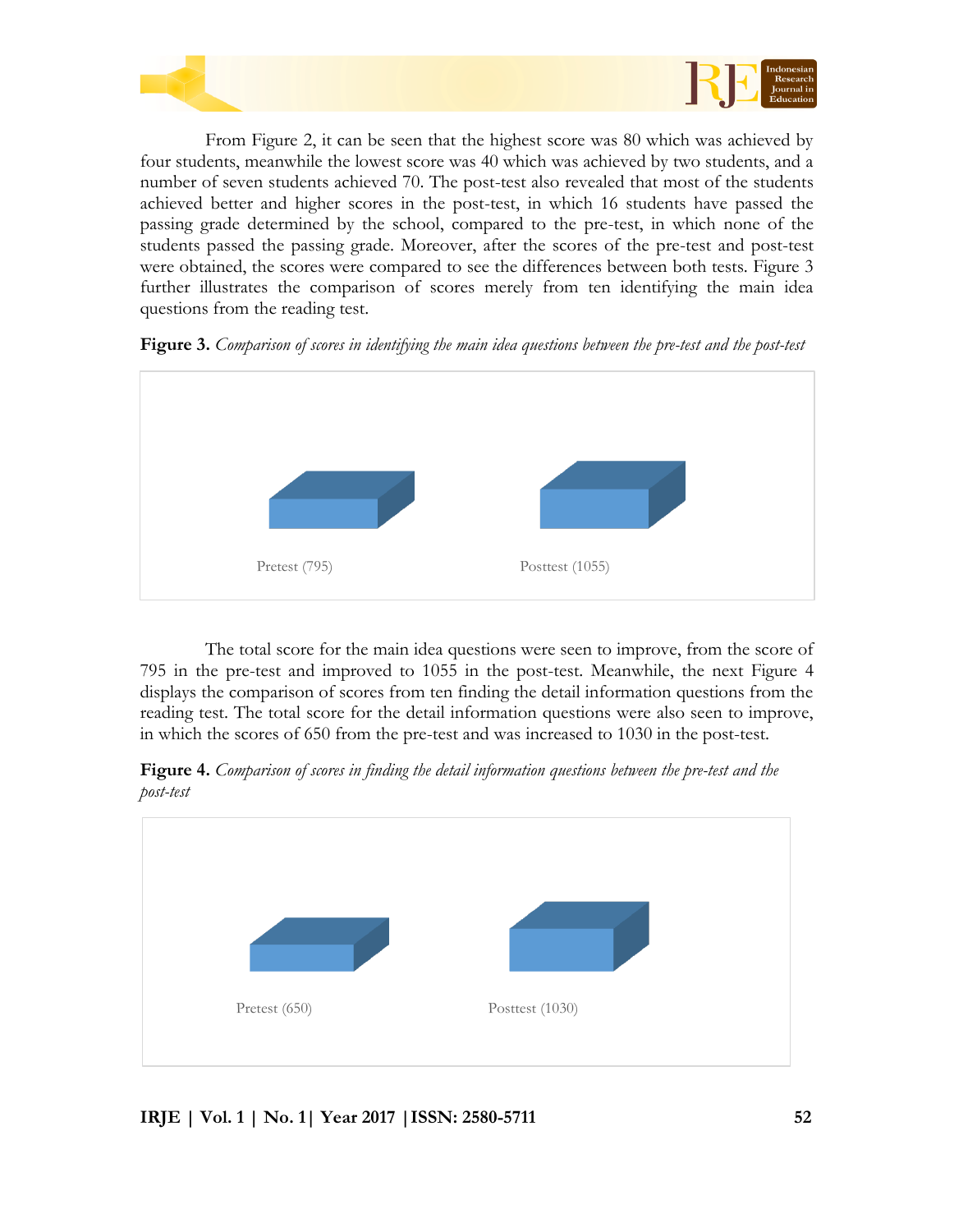



Afterwards, calculating the mean scores from both tests were conducted to further know the exact increase of scores between the pre-test and the post-test. The results show that the mean score of the pre-test is 45, and the mean score of the post-test is 65. Moreover, the calculation of the average value between pre-test and post-test is 20. From these results, the t-test is counted and the results is  $t = 4.7$ . Furthermore, the t-score is 4.47 and the critical value of t-score for 31 degree of freedom on the level significant of 0.05 is 2.04. From these statistical analyses, the t-score value of this study is higher than the critical value of t-table ( $t >$ t<sub>t</sub>). It means that the difference is significant; the alternative hypothesis (H<sub>a</sub>) is accepted and the null hypothesis (H<sub>0</sub>) is rejected (t = 4.7 > t<sub>t</sub> = 2.04).

#### **Discussion**

While doing the research, it was primarily observed that students initially preferred to read the whole texts before answering the questions. This caused them to be slower in answering the questions and needed longer time to complete the task. When the SST was implemented, the teacher had to convince them that skipping some words would not harm their understanding of the texts. After a few practice on how to determined key words and phrases that could help them comprehend the text efficiently, they became more aware of the tips and tricks in answering the reading comprehension test by using skimming and scanning techniques.

The results of the tests have shown that the SST succeeded in assisting the students to improve their reading comprehension on English recount texts. Improvement was evidence after the students were taught reading comprehension on recount text by using the SST. These techniques are expected to support students while facing their examinations, especially, the National Examination at the end of the school year, within a limited time that is given to them. Sutz and Weverka (2009) has in the same way claim that these techniques are useful when students do not have enough time to read the texts, particularly during examinations. The success of this experimental study is similar to the previous studies conducted by Diaz and Laguado (2015), Sasmita (2013), and Ulmi, Sundari and Sukmaantara (2015). The SST has also improved their students' ability in reading comprehension.

Nevertheless, some setbacks in the implementation of the SST were also found during this study. Despite these techniques can save time in answering questions from reading texts (Sutz & Weverka, 2009), students need to be in the state of high concentration in using these techniques. If they are distracted, they end up in not understanding the passage at all. This was found in this current research; when students were distracted, even just a little bit, they ended up re-reading the entire passage to understand it. To overcome this problem, the teacher had to control the classroom situation with great deal; students who were noisy or were distracting their friends had to be swiftly stopped and handled to get them back on tract.

**IRJE | Vol. 1 | No. 1| Year 2017 |ISSN: 2580-5711 53** Moreover, during classroom discussion, students were not able to tell all the details about the passage; their knowledge about the text can be said to be superficial. The information extracted from the process SST was just enough to provide a simple and accurate answer to the questions from the reading texts, but they were not able to explain the answer in more detail if the teacher asked them to do so. This is as what Ngoc (2015, p. 197) says skimming is "a superficial reading, not an in-depth reading". This problem was dealt by the teacher by discussing the text together with the class after every group task; students are expected to learn from each other on grasping all details of the text. All the same, more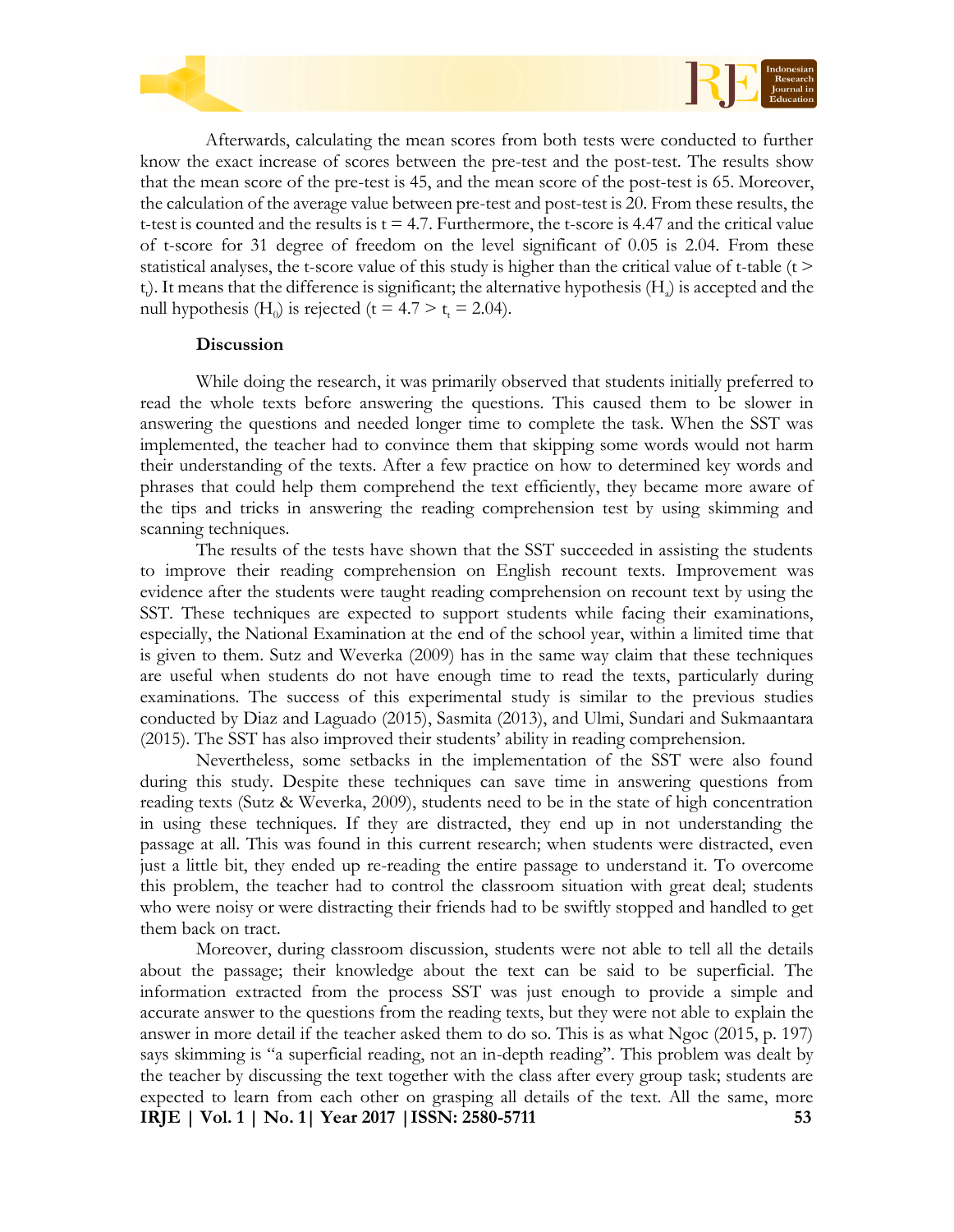

practice at home on implementing the SST in their reading is needed continuously to better improve their reading comprehension because during tests or exams, they would depend entirely on their own reading skills to answer the questions correctly.

As for the case of the teacher, she needed to be careful in allocating the time for the group practice and tests appropriately. This disadvantage was also mentioned by Sasmita (2013). Should a teacher give a time that is too limited based on their level of ability, the students struggled in answering the questions from the reading text by using the SST. This case was faced in the first meeting, in which she gave only seven minutes to answer the reading questions during group work and they students did not finish answering all ten questions within the allotted time. She had to add extra three minutes to get all the groups to finish the task. On the other hand, giving extra lingering time can also cause the students to get off track if they finish the task and much time is still left. Therefore, efficient time allocation should be mastered by teachers if they want to implement the SST in class.

### **Conclusion**

After conducting the experiment, it was found that the mean score between the pre-test (45) and post-test (65) was significantly different. All of the students did not reach the minimum passing grade/KKM in the pre-test. Thus, out of 32 students who participated in this study, 16 students reached over the passing grade after the treatments of SST were given, and another 16 students improved their scores even though not reading the passing grade. Overall, the alternative hypothesis (H<sub>a</sub>) which said the SST can improve the students' reading comprehension of the eleventh grade students was accepted.

Along the treatment in the teaching process, some setbacks was faced by the teacher in the classroom, they were such as to get the students have high concentration in the process of skimming and scanning while reading, not having the students know all the details in the texts after reading, and providing enough time for the task. Nevertheless they were resolved by the teacher in the next meetings by learning from experiences in the previous meetings.

However, this research was conducted not without any weaknesses. This study only focused on one class, and thus, the results cannot be generalized to all eleventh grade students in Indonesia. Future research are recommended to use more samples, provide and prepare more treatments, and give more tests to gain better understanding on the use of the SST in the classroom. The samples should also be conducted on other grades or levels of students; since every grade, school, and different environments have and provide different ways of learning, and thus, it may offer different results from this current study. Inquiring for responses from the students on the use of SST in the classroom, and how it benefits or even weaken them in learning reading comprehension should also be explored in future related research.

# **References**

Achmad, D., & Yusuf, Y. Q. (2014). Activities to overcome EFL learners' pronunciation problems. *RATE Issues (Summer)*. Retrieved from <http://rate.org.ro/media/blogs/b/newsletter13.html?mtime=1434569609>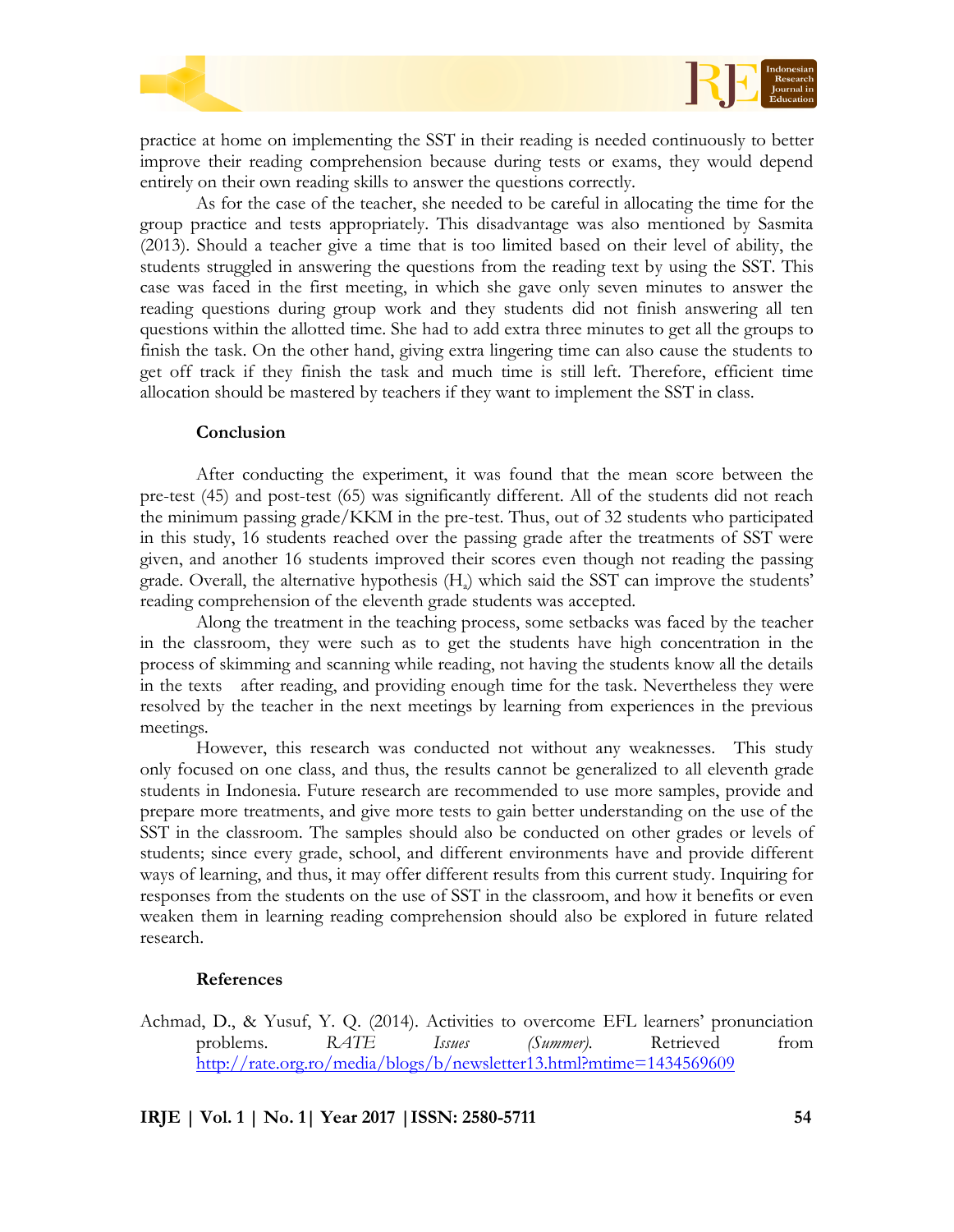



- Abdelrahman, M. S. H. B., & Bsharah, M. S. (2014). The effect of speed reading strategies on developing reading comprehension among the 2nd secondary students in English language. *English Language Teaching, 7*(6), 168-174.
- Alvermann, D., & Earle, J. (2003). Comprehension instruction. In A. P. Sweet & C. Snow (Eds.), *Rethinking reading comprehension* (pp. 12-30). New York: Guilford Press.
- Brown, F. A. (2010). Vocabulary knowledge and comprehension in second language text processing: A reciprocal relationship? *The Asian EFL Journal Quarterly, 12*(1), 88-133.
- Brown, H. D. (2003). *Language assessment: Principles and classroom practices.* San Francisco, CA: Pearson Education.
- Creswell, J. W. (2003). *Research design: Qualitative, quantitative, and mixed method approaches.* Los Angeles, CA: Sage Publications, Inc.
- Dewi, S. P. A. A. P. (2016). *Kemampuan menulis recount text dengan menggunakan teknik picture series pada kelas VIII di Smp Angkasa Kuta Badung* (Master's thesis). Universitas Udayana, Denpasar.
- Diaz, S., & Laguado, J. (2013). Improving reading skills through skimming and scanning techniques at a public school: Action research. *Opening Writing Doors Journal, 10*(1), 133-150.
- Gani, S. A., Yusuf, Y. Q., & Susiani, R. (2016). Progressive outcomes of collaborative strategic reading to EFL learners. *Kasetsart Journal of Social Sciences, 37,* 144-149.
- Gunning, D.B. (2002). *The teaching of history.* London: Cromm Helm.
- Hadi, S. (2004). *Methodology research.* Yogyakarta. Penerbit: Andi.
- Hare, V. C., & Milligan, B. (1984). Main idea identification: Instructional explanations in four basal reader series. *Journal of Reading Behavior, 16*(3), 189-204.
- Harmer, J. (2001). *The practice of English language teaching* (3rd Ed.). Essex: Pearson Education.
- Hengari, J. U. (2007). *Identification of reading difficulties amongst Grade 4 learners of the Arandis Primary School in Erongo Region, Namibia.* University of Namibia, Windhoek.
- King, R., & Stanley, J. (2009). *Reading strategies and practices: A compendium 5th edition.* Needham Heights, MA: Allyn & Bacon.
- Komariah, E., Ramadhona, P. A. R., & Silviyanti, T. M. (2015). Improving reading comprehension through Reciprocal Teaching Method. *Studies in English Language and Education, 2*(2), 87-102.
- Liao, G. (2011). On the development of reading ability. *Theory and Practice in Language Studies, 1*(3), 302-305.
- Mikulecky, B. S., & Jeffries, L. (1996). *More reading power.* New York: Addison-Wesley Longman.
- Mikulecky, B. S., & Jeffries, L. (2007). *Advanced reading power: Extensive reading, vocabulary building, comprehension skills, reading faster.* White Plains, N. Y.: Pearson.
- Natsir, Y., & Anisati. (2016). The matters in teaching reading comprehension to EFL students. *Studies in English Language and Education, 3*(1), 65-78.
- Ngoc, N. T. M. (2015). *The essential roles of Skimming and Scanning Techniques in teaching reading comprehension.* Retrieved on July 4, 2017 from <http://nnkt.ueh.edu.vn/wp-content/uploads/2015/07/20.pdf>
- Olson, V, A., & Ames, S.W. (1972). *Teaching and researching reading in secondary school.* Atlanta: Georgia State University.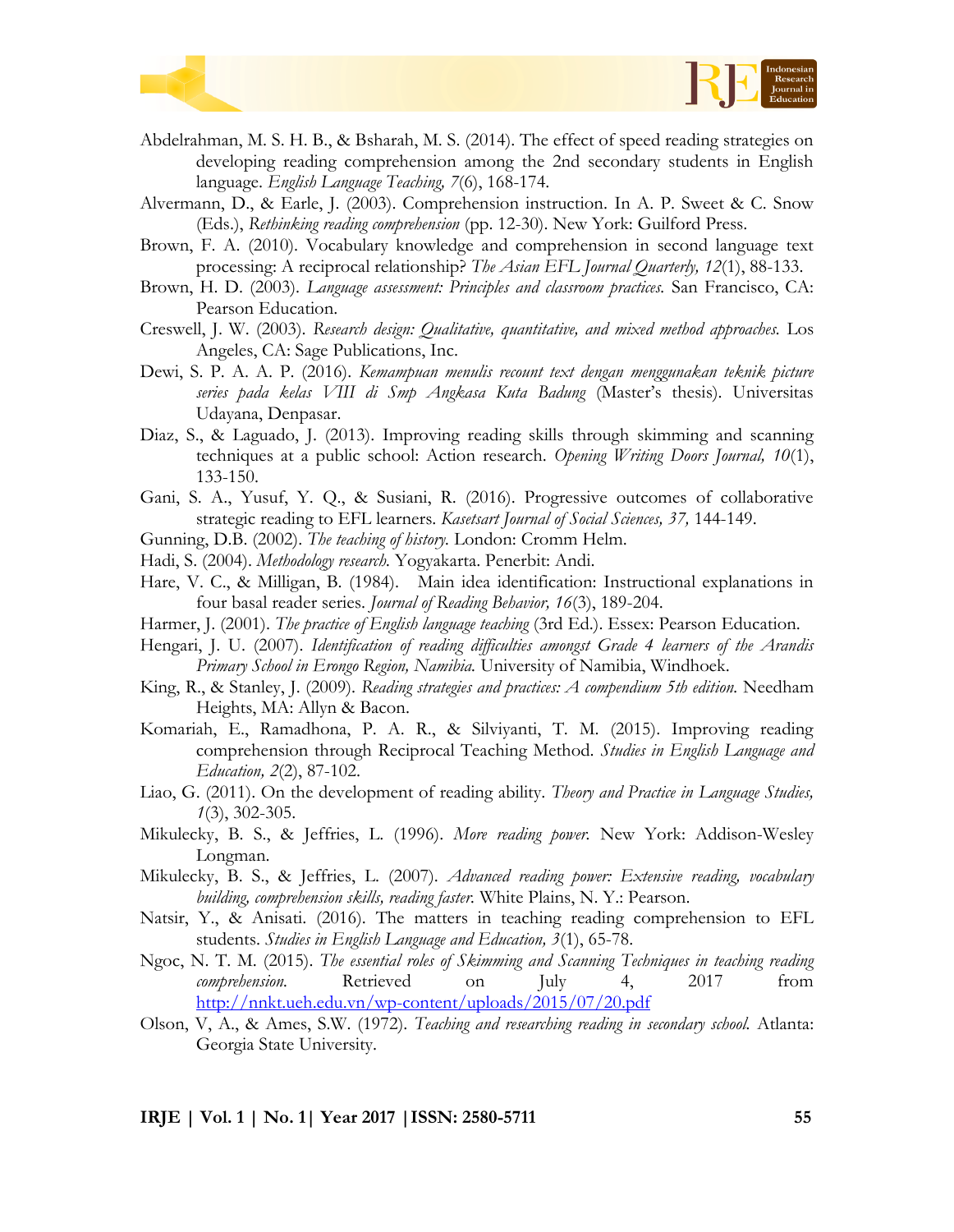



- Sari, D. F., & Yusuf, Y. Q. (2009). The role of attitudes and identity from nonnative speakers of English towards English accents. *English as International Langauge Journal, 4,* 110-128.
- Sasmita, A. (2013). The effectiveness of skimming and scanning training on reading comprehension achievement in English. *Jurnal Penelitian, Pendidikan dan Pembelajaran, 1*(12), 34-39.
- Setiyadi, A. B. (2008). *Metode penelitian untuk pengajaran bahasa asing: Pendekatan kuantitatif dan kualitatif.* Yogyakarta: Graha Ilmu.
- Sheng, H. J. (2000). A cognitive model for teaching reading comprehension. *English Teaching Forum, 38*(4), 12-15.
- Sudjana, (2002). *Metoda statistika.* Bandung: Tarsito
- Sutz, R., & Weverka, P. (2009). *Speed reading for dummies.* Hoboken, NJ: Wiley Pub.
- Thamrin, N. S. (2014). Scanning technique in developing students' reading comprehension. *Kreatif, 15*(1), 31-35.
- Torgesen, J. K. (2002). The prevention of reading difficulties. *Journal of School Psychology, 40*(1), 7-26.
- Ueta, T. (2005). *Teaching reading: English for International Students Unit.* Birmingham: University of Birmingham.
- Ulmi, L. N. H., Sundari, S., & Sukmaantara, I. P. (2015). The effect of using Skimming and Scanning Techniques on the eighth grade students' reading comprehension achievement of recount texts at SMPN 1 Silo Jember. *Artikel Ilmiah Mahasiswa, 1*(1), 1-4.
- Woolley, G. (2011). *Reading comprehension: Assisting children with learning difficulties.* Dordrecht: Springer Netherlands.
- Yusuf, Y., & Fauzan. (2016). EFL students' difficulties in comprehending English reading texts. *Proceedings of the 1st English Education International Conference (EEIC) in Conjunction with the 2nd Reciprocal Graduate Research Symposium (RGRS) of the Consortium of Asia-Pacific Education Universities (CAPEU) between Sultan Idris Education University and Syiah Kuala University* (pp. 510-514). November 12-13, Banda Aceh, Indonesia.

#### **Biographical notes**

**QISMULLAH YUSUF** completed his Bachelor's degree in English Education from Syiah Kuala University in 1980. In 1985 he earned a Master's degree in Adult Education, and followed in 1992 by a Ph.D. degree in Training and Development, both from Oregon State University. He received an Honorary Doctorate from Deakin University in 2009 for his role in establishing schools in Aceh with his colleagues (SMA Modal Bangsa, Ruhul Islam Anak Bangsa, Inshafuddin and Darussa'adah), and for his noteworthy contributions to community services. He is a senior lecturer in Syiah Kuala University and was an exchange associate professor at the Universiti Pendidikan Sultan Idris in Malaysia from 2012 to 2017. He has been providing consultancies for national and international companies since 1993. Besides being an educator, he is also active in trading, and one of his other skills is tailoring.